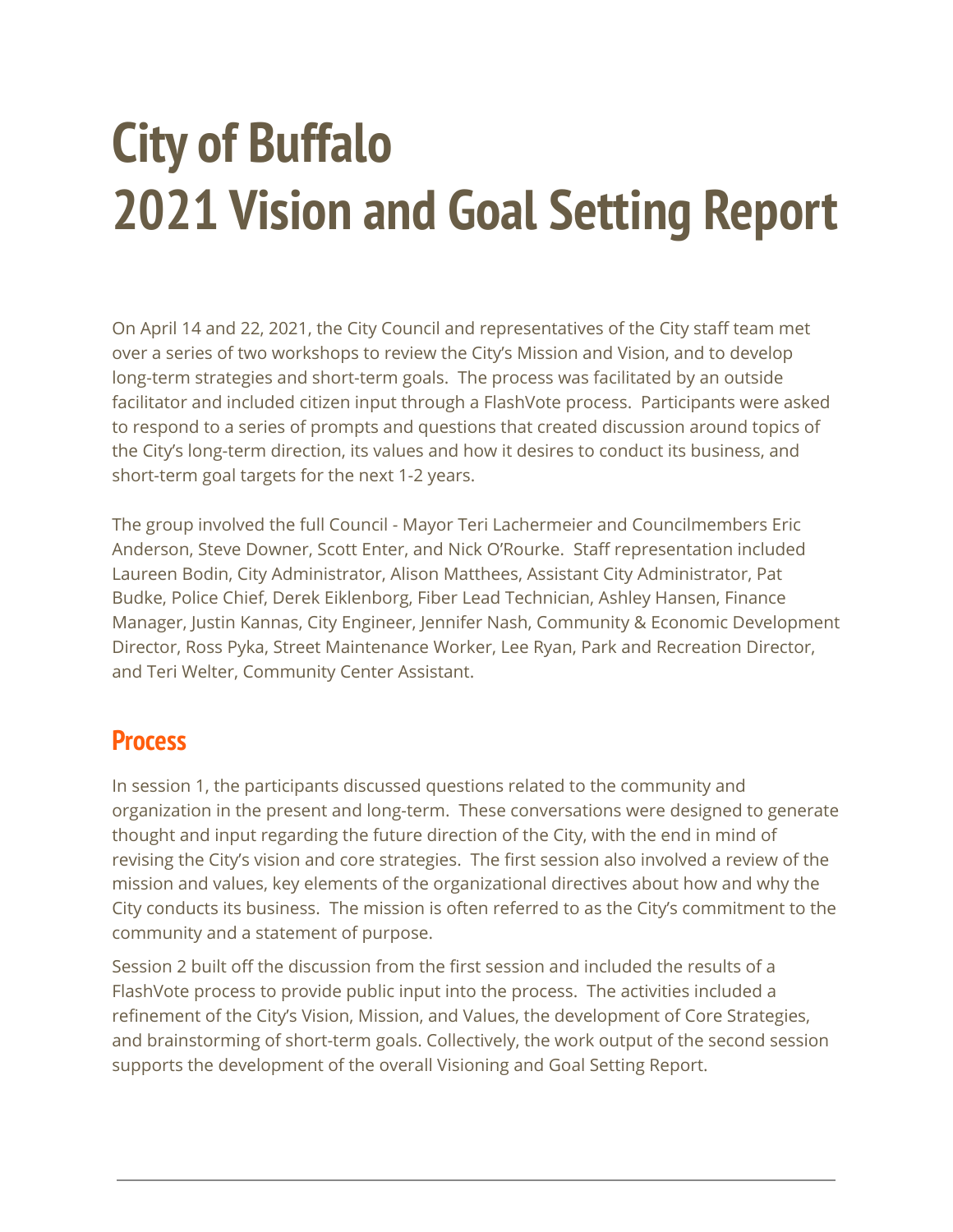# **Vision and Core Strategies**

The purpose of the vision statement is to describe the City's long-term objective, articulate the leadership's direction, and state what the City wants to achieve. The statement should be inspiring and outline the key elements of value that will provide the backbone for future actions.

# Vision Statement

**Buffalo strives for excellence by providing superior services and a safe environment to live, work and play. The City and its stakeholders will meet the changing needs of the community through innovation and collaboration.**

The vision statement will be supported by Core Strategies, which identify the key long-term elements that the City strives to accomplish. Core Strategies derive from the top priorities of the leadership team and serve as guiding statements.

# Core Strategies

### **Core Strategy #1: Fostering a welcoming culture of engaged and active citizens**

- a. Share information and communicate proactively. Encourage civic engagement.
- b. Fostering an environment of inclusivity and diversity.
- c. Lead a community that works together for common good.
- d. Support and raise awareness of collaborative opportunities.

### **Core Strategy #2: Maintain and improve public infrastructure**

- a. Develop and implement a long-term infrastructure investment strategy.
- b. Accomplish outcomes and results that meet citizen expectations.
- c. Maximize lifespan through innovation, technology, and planning.

### **Core Strategy #3: Fiscal responsibility**

- a. Maintain long-term capital improvement plan
- b. Diversify funding sources; seek grant opportunities
- c. Strategically manage debt profile
- d. Adopt financial policies to guide operations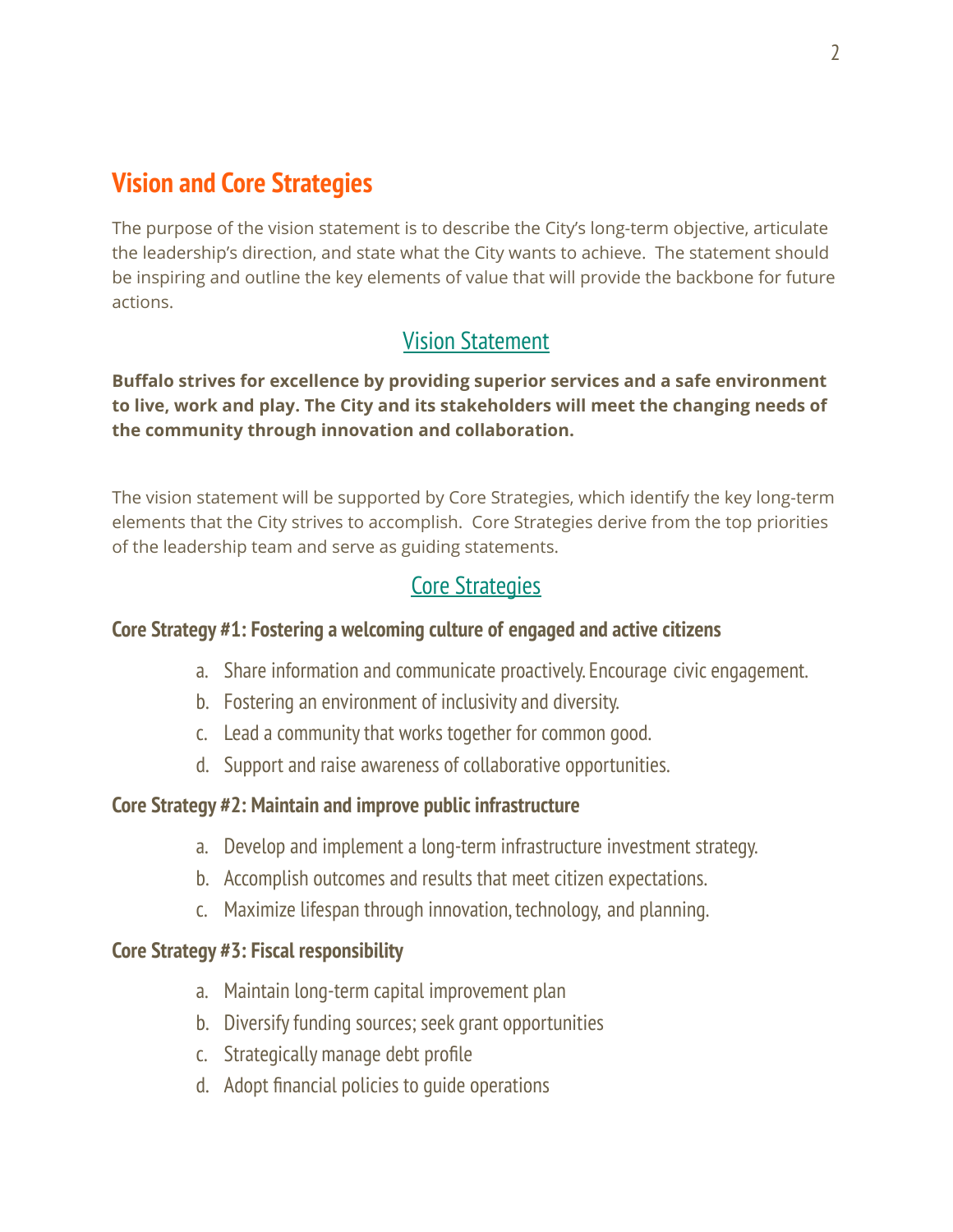### **Core Strategy #4: Safe, secure and healthy community**

- a. Ensure a sense of safety through communication and approachability.
- b. Maintain appropriate staffing for quick and effective response.
- c. Collaborate with partners on training and communication in addressing community health needs.

## **Core Strategy #5: Planned and sustainable growth**

- a. Identify community goals and connect strategies.
- b. Keep updating large guiding planning documents and small area plans.
- c. Balance developer needs and desires with ongoing City needs into the future.
- d. Review and plan for infrastructure capacities.
- e. Understand market conditions and connect with opportunities to meet community goals.

## **Core Strategy #6: Supportive and balanced business environment**

- a. Define and streamline processes.
- b. Eliminate unnecessary hurdles.
- c. Produce and publicize information about services available within the community.
- d. Support workforce needs like available housing, daycare, and quality of life amenities.
- e. Foster ongoing relationships.

## **Core Strategy #7: Collaborative, inclusive and high-functioning team**

- a. Foster engaged team environment.
- b. Empower staff to be innovative decision-makers.
- c. Recognize successes and support learning opportunities.
- d. Encourage inter-departmental communication and cooperation.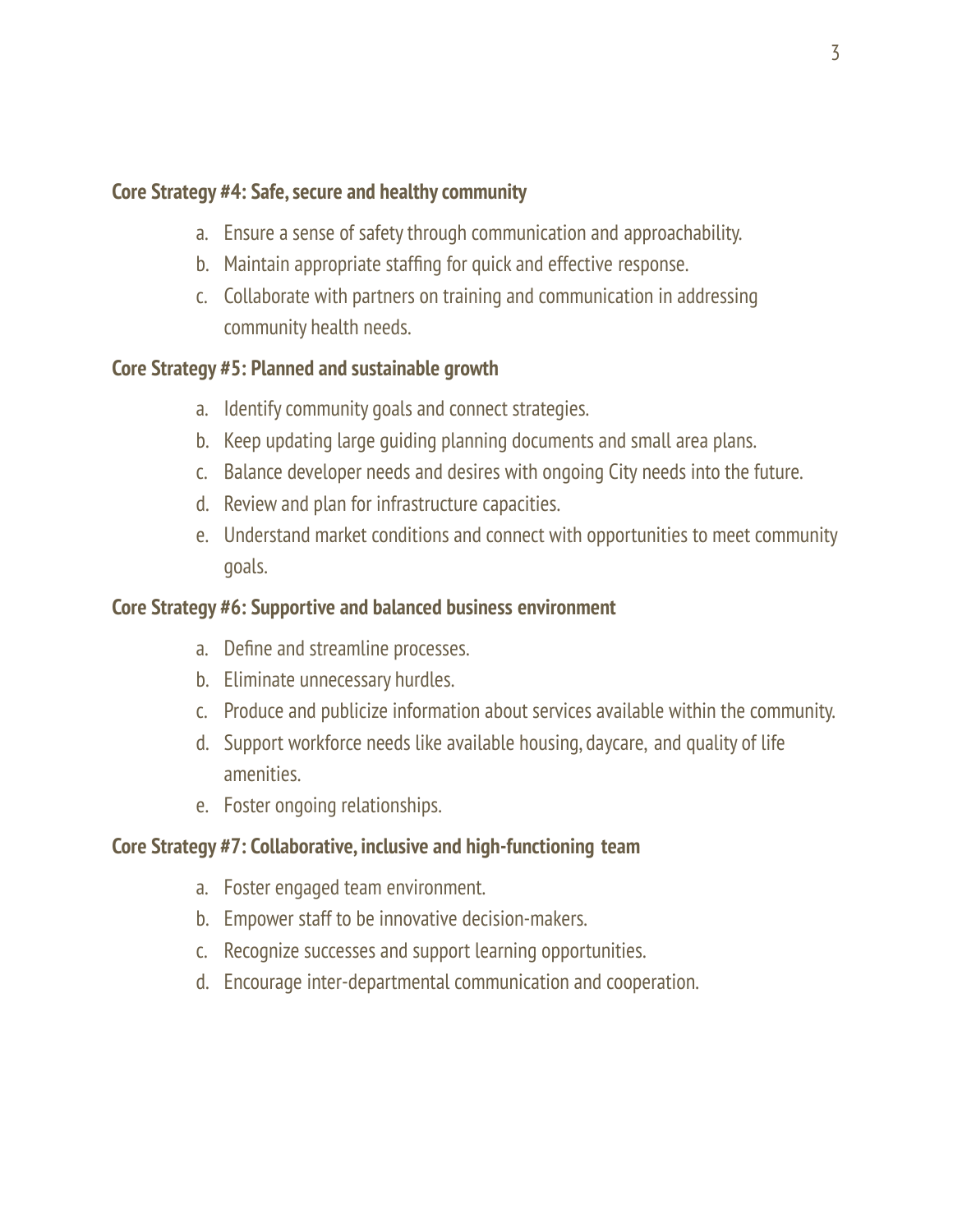## **Core Strategy #8: Continued evolution in the quality of life for Buffalo's diverse needs**

- a. Continued excellence in parks, trails, recreation and technology
- b. Partnerships,collaboration, and communication with School District, Chamber, County, Townships,community organizations, health care providers, and community organizations
- c. Preserving hometown environment,sense of community, and local support
- d. Managing and preservation of natural resources

# **Mission and Organizational Values**

The mission statement should be brief and identify the organization's reason for existence and is the beginning point for how an organization conducts itself. It supports the vision and serves to communicate the commitment of the organization to elected/appointed officials, employees and community stakeholders.

# Mission Statement

#### **Buffalo: A community where excellence and opportunity come together**

The City's organizational values provide a statement of how it endeavors to conduct business and manage interactions with stakeholders. It is a statement that both carries importance internally with elected/appointed officials and employees, but also with members of the community. In order to maintain focus on accomplishing the Vision and operating consistently with the mission, the City has identified seven values to serve as guides for all it does.

# Organizational Values

**Accountability Transparency Inclusivity Integrity Innovation Excellence**

**Visionary**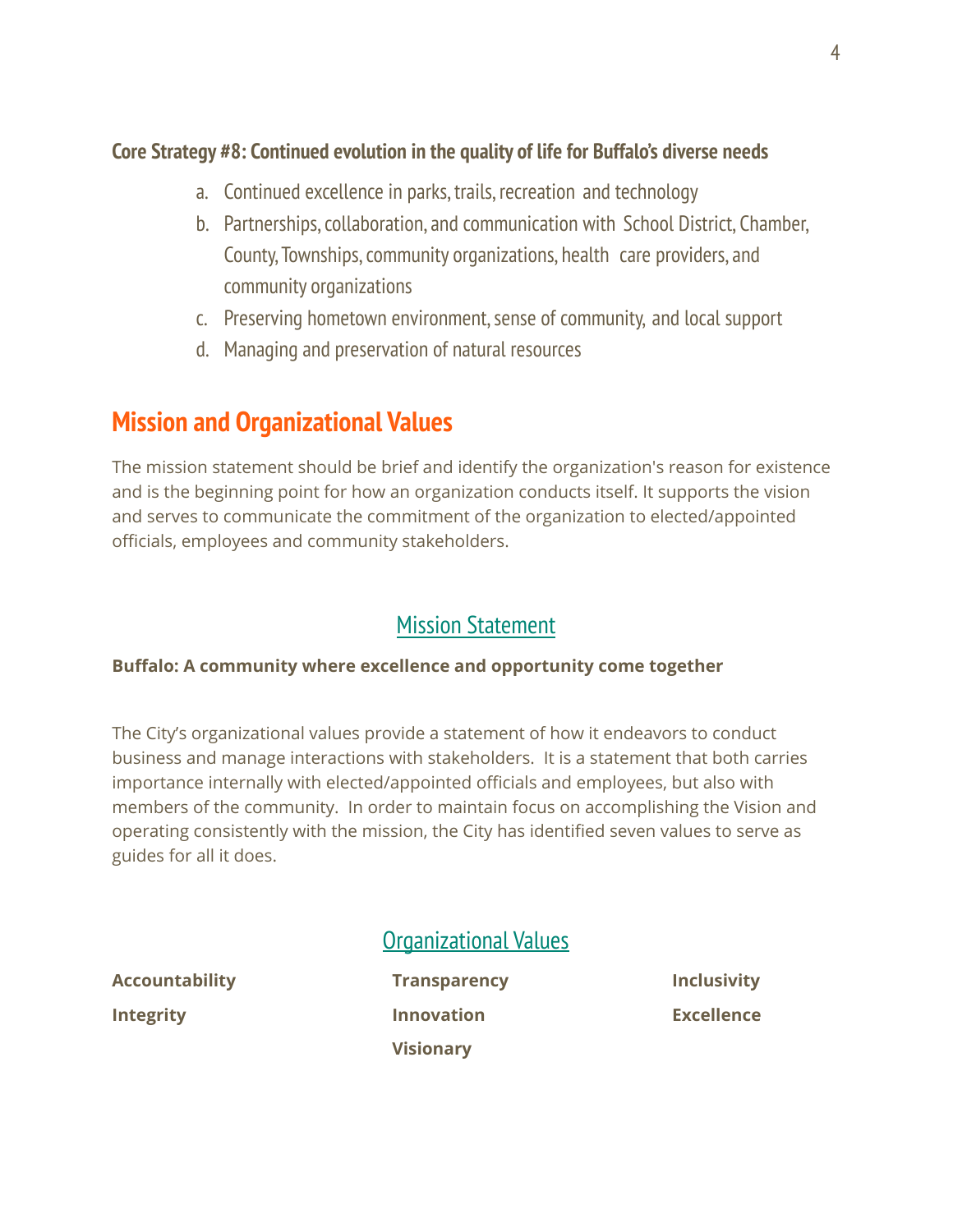# **Development of 2021-2022 Short-term Goals**

The last part of the goal setting process leaned on the outcomes of the previous elements in order to develop a goals platform for the coming years. Participants were given time to revisit the group's visioning activities and the environmental assessment results in order to individually brainstorm goals. After sharing individual ideas, the group refined the proposed goals into goal statements.

#### **2021-22 Recommended Goals**

- Update and complete comprehensive sanitary sewer and water plans
- Continue systematic rollout and marketing of fiber service
- Marketing to our residents on what Buffalo/the City have available
- Address 2nd Substation plan seek land to build
- Develop automated metering infrastructure for water and electric
- Continue progress to serve every municipal property with electric service
- Stay engaged and give the opportunity to pursue Community Center
- Developing internal plan to turn individual expertise into institutional knowledge
- Conducting a staffing analysis and developing a plan to meet needs/goals
- Update pavement management plan and develop funding sources/strategies
- Continue to collect public input
- Conduct a facilities study
- Marketing and recruiting businesses and services to meet community needs
- Developing a business continuity plan continuing business as usual in an emergency
- Develop a list of resources and opportunities for seniors to connect
- Identify the feasibility of communication tools (social media, website, phone, etc.); develop and implement a communication plan

The draft of the goals program is ready for review and adoption by the City Council, which will key implementation by City staff. The City has invested quality time and effort into the review of mission and values, along with the development of a goals program. As the City has in the past, ongoing review and measurement against the adopted goals will be an important action step for staff and the City Council.

In conclusion, it was my pleasure to work with your team on this important project. This goals program will provide organizational clarity for both the Council's decision-making process and the day-to-day service delivery by City staff. The commitment of the leadership team to devote time and critical-thought throughout this process has resulted in a comprehensive assessment of the organization and City, along with a plan for the coming years.

Prepared and submitted by Phil Kern on behalf of the City of Buffalo.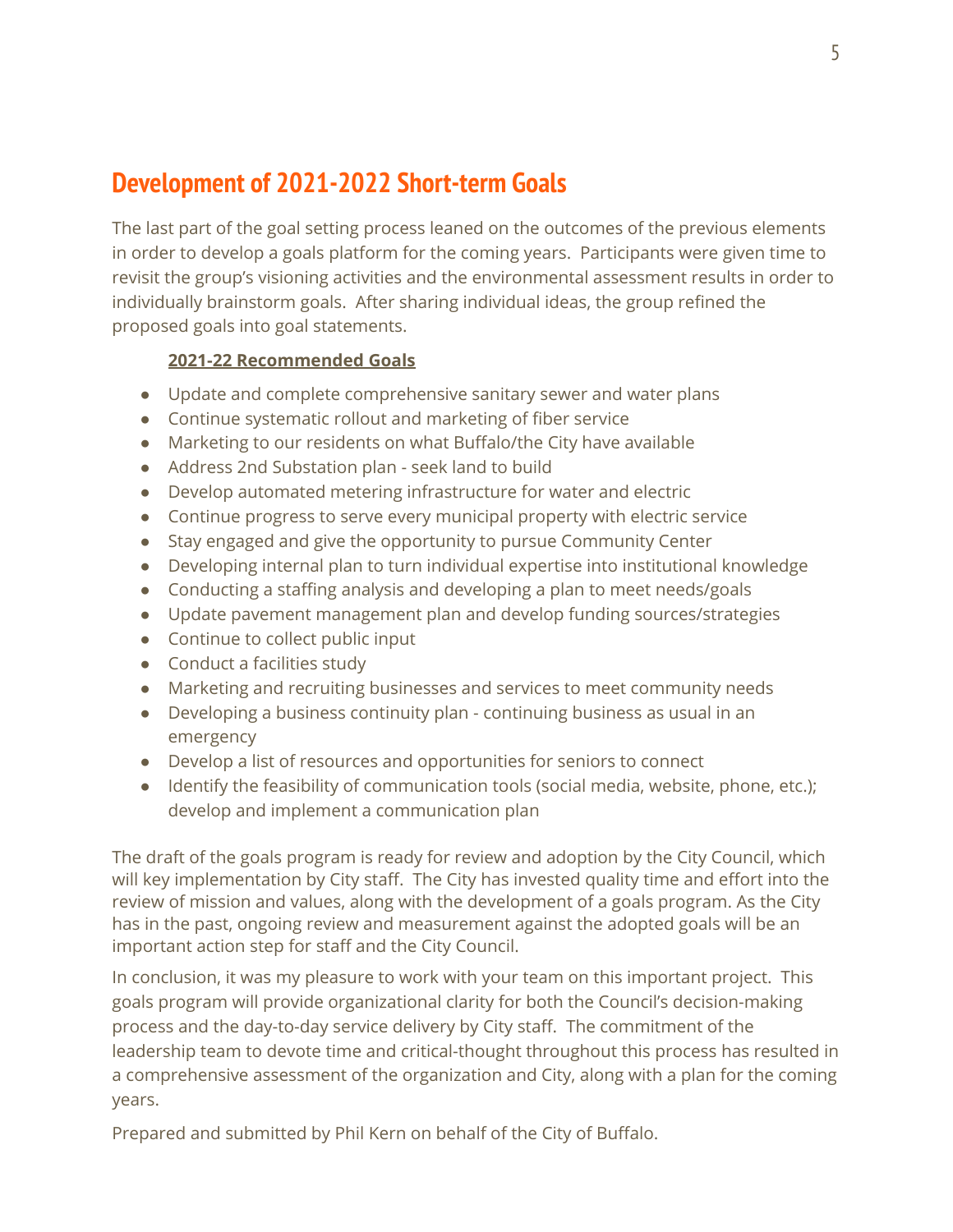# **Appendix A - Brainstorming outcomes from discussion activities**

- 1. What makes you proud of Buffalo
	- a. We come together when we need to lift each other up
	- b. City staff
	- c. Enthusiasm and passion amongst the Team
	- d. Council and staff work well together, has always been a characteristic
	- e. Care taken by Council and staff
	- f. Collaboration with other governments, civic organizations, work well together
	- g. How hard everyone works and gets along
	- h. Community/Citizens are passionate about local issues, value the process
	- i. Departments working together
	- j. Ice rink utility working through disagreements
	- k. Positive change and continued improvements
- 2. Things that are going well
	- a. Buffalo Strong community engagement through a tragedy
	- b. Collaborative working relationship school, county, chamber, etc.
	- c. History of working through difficult issues
	- d. Growing
	- e. Environment of downtown area, downtown character
	- f. Evolution of the downtown
	- g. Variety of recreation, amenities, and services available without leaving
	- h. Electric utility is doing well
	- i. Lakes, parks, playgrounds, ice rinks, golf course, shopping, etc.
	- j. Willingness to brainstorm and consider new ideas
	- k. Fiber utility is a strength
	- l. Like to be cutting edge
	- m. County seat and hospital
	- n. Safe environment
	- o. Geographic location, proximity/distance to metro
	- p. School system
	- q. Daycare availability, about to meet workforce needs
	- r. Hometown feel with amenities
	- s. Downtown and places to create community
	- t. Good Chamber of Commerce, civic organizations, churches, make it a good place to live
	- u. People working together for the common good